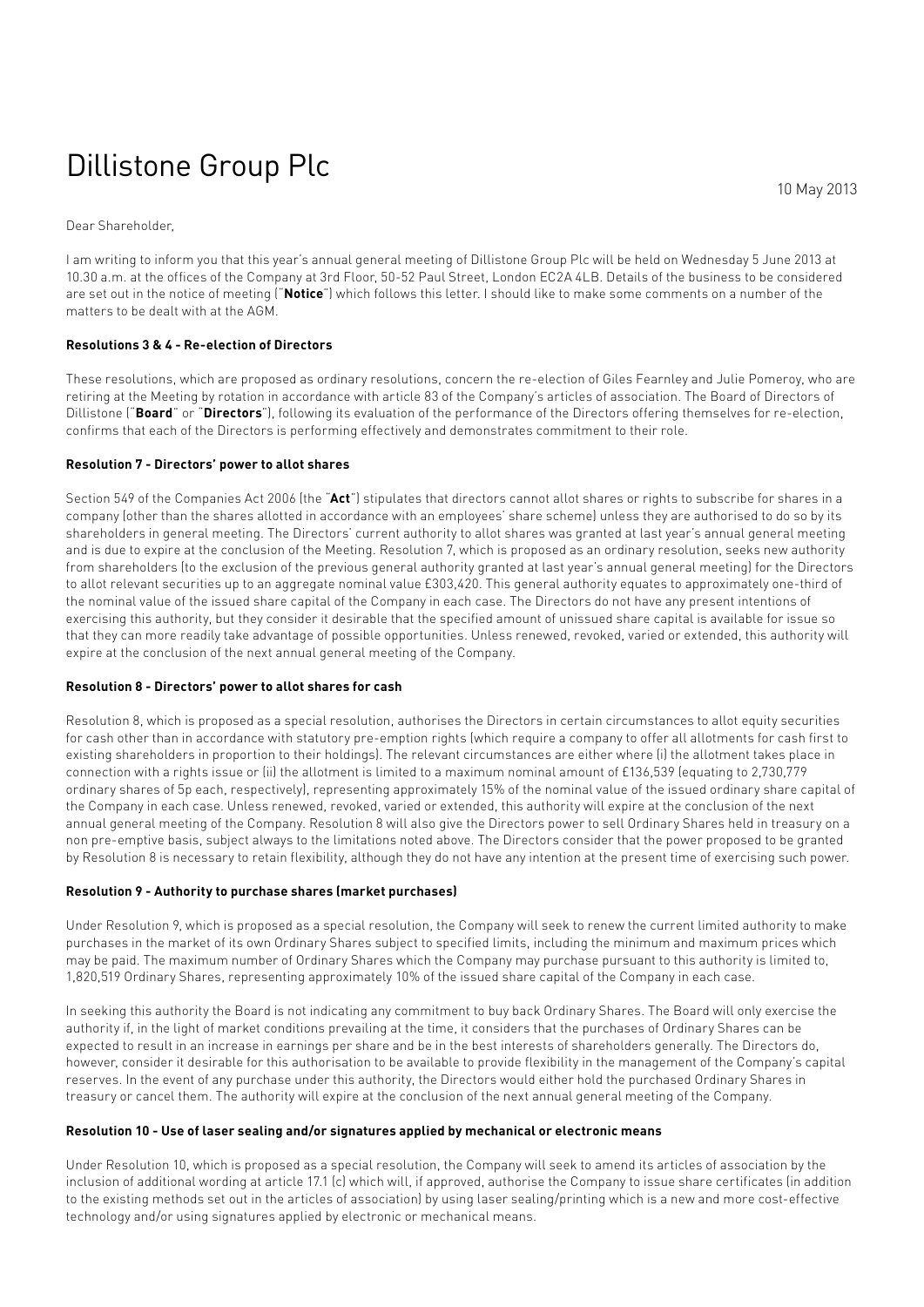A copy of the proposed amended articles of association is available for inspection as noted at note 3 of the Notice and can be found at the Company's website at the following address: http://www.dillistonegroup.com.

#### **Action to be taken**

Whether or not you intend to come to the AGM, please complete and return the accompanying Form of Proxy to the Company Secretary so as to be received no later than 10.30 a.m. on 3 June 2013. By doing so, you will not preclude yourself from attending and voting in person at the Meeting.

#### **Recommendation**

Your Board considers each of the proposed resolutions to be in the best interests of the Company and its shareholders as a whole. Accordingly, your Directors unanimously recommend that you vote in favour of the resolutions as they intend to do in respect of their own beneficial shareholdings amounting to 8,492,981 Ordinary Share representing approximately 46.65 per cent. of the issued share capital of the Company.

Yours faithfully

**Mike Love** Non-Executive Chairman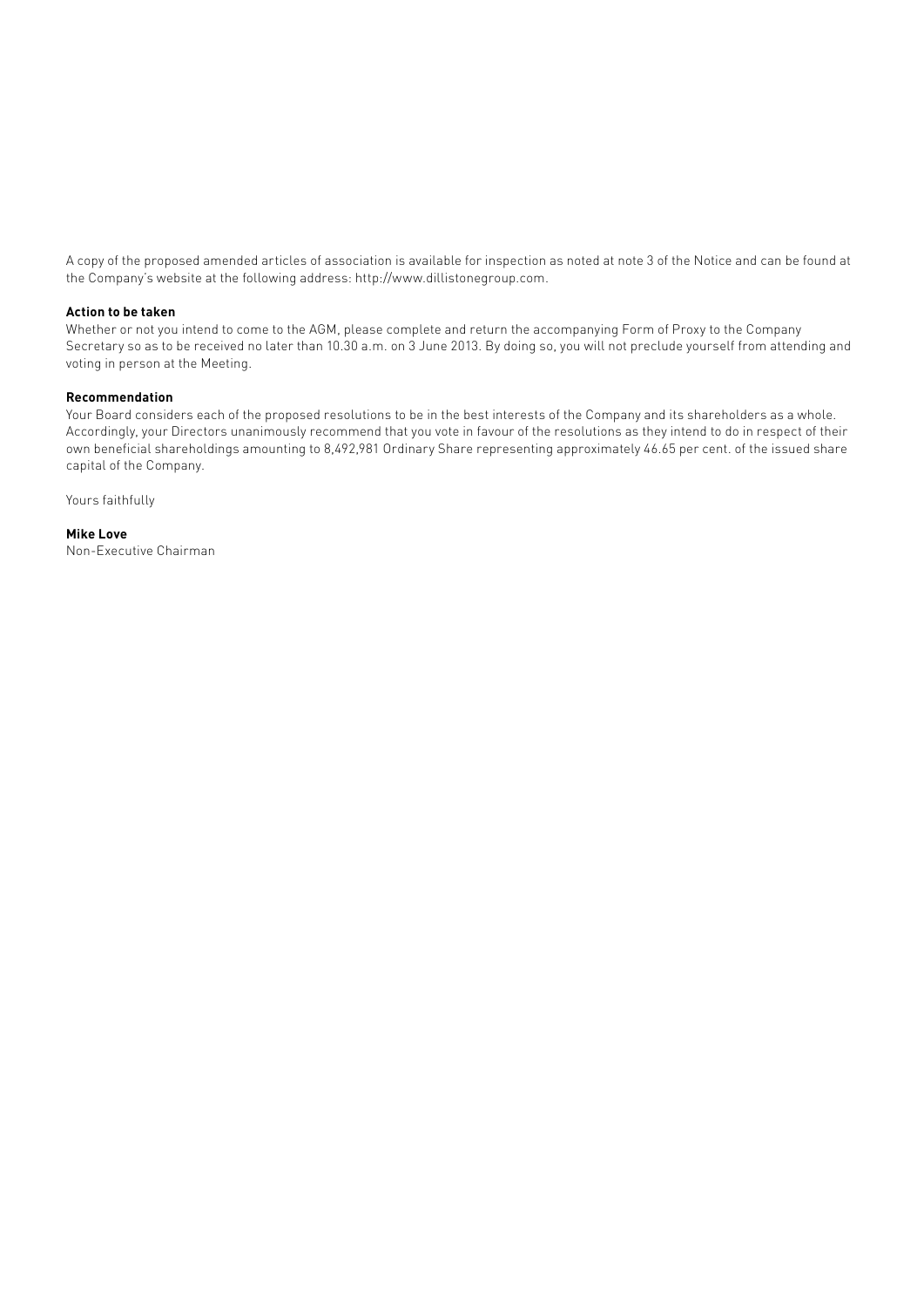**THIS DOCUMENT IS IMPORTANT AND REQUIRES YOUR IMMEDIATE ATTENTION. If you are in any doubt about the contents of this document, or the action you should take, you are recommended immediately to seek your own personal financial advice from your stockbroker, bank manager, solicitor, accountant, fund manager or other independent financial adviser authorised under the Financial Services and Markets Act 2000 or from an appropriately authorised independent financial adviser if you are in a territory outside the United Kingdom.**

Copies of this document are being sent to shareholders of Dillistone Group Plc ("**Dillistone**" or the "**Company**"). If you have sold or otherwise transferred all of your ordinary shares of 5 pence each in the issued share capital of Dillistone ("**Ordinary Shares**") please forward this document and the accompanying form of proxy to be used in connection with this annual general meeting of the Company ("**AGM**" or "**Meeting**") ("**Form of Proxy**") at once to the purchaser or transferee or to the stockbroker or other agent through whom the sale or transfer was effected for onward delivery to the purchaser or transferee. If you have sold or transferred only part of your holding in Ordinary Shares you should retain this document and consult the stockbroker, bank or other agent through whom the sale or transfer was effected.

The distribution of this document in jurisdictions other than the UK may be restricted by law and therefore persons into whose possession this document comes should inform themselves about and observe such restrictions. Any failure to comply with these restrictions may constitute a violation of the securities laws of any such jurisdiction.

This document does not constitute any offer to issue or sell or a solicitation of any offer to subscribe for or buy Ordinary Shares.

### Dillistone Group Plc

(Registered in England and Wales with company number 4578125)

### **Notice of Annual General Meeting**

5 June 2013

**Notice of the Meeting, to be held at 10.30 a.m. at the offices of Dillistone Group Plc, 3rd Floor, 50-52 Paul Street, London EC2A 4LB on 5 June 2013, is set out at the end of this document.**

**A Form of Proxy is enclosed with this document for use in connection with the Meeting. To be valid the Form of Proxy for use in connection with the Meeting should be completed, signed and returned to reach the Company Secretary, Dillistone Group Plc, 3rd Floor, 50-52 Paul Street, London EC2A 4LB by not later than 10.30 a.m. on 3 June 2013.** The completion and return of the Form of Proxy will not preclude you from attending and voting in person at the Meeting should you wish. For full details on proxy appointments, see the notes to the Notice of AGM and the Form of Proxy.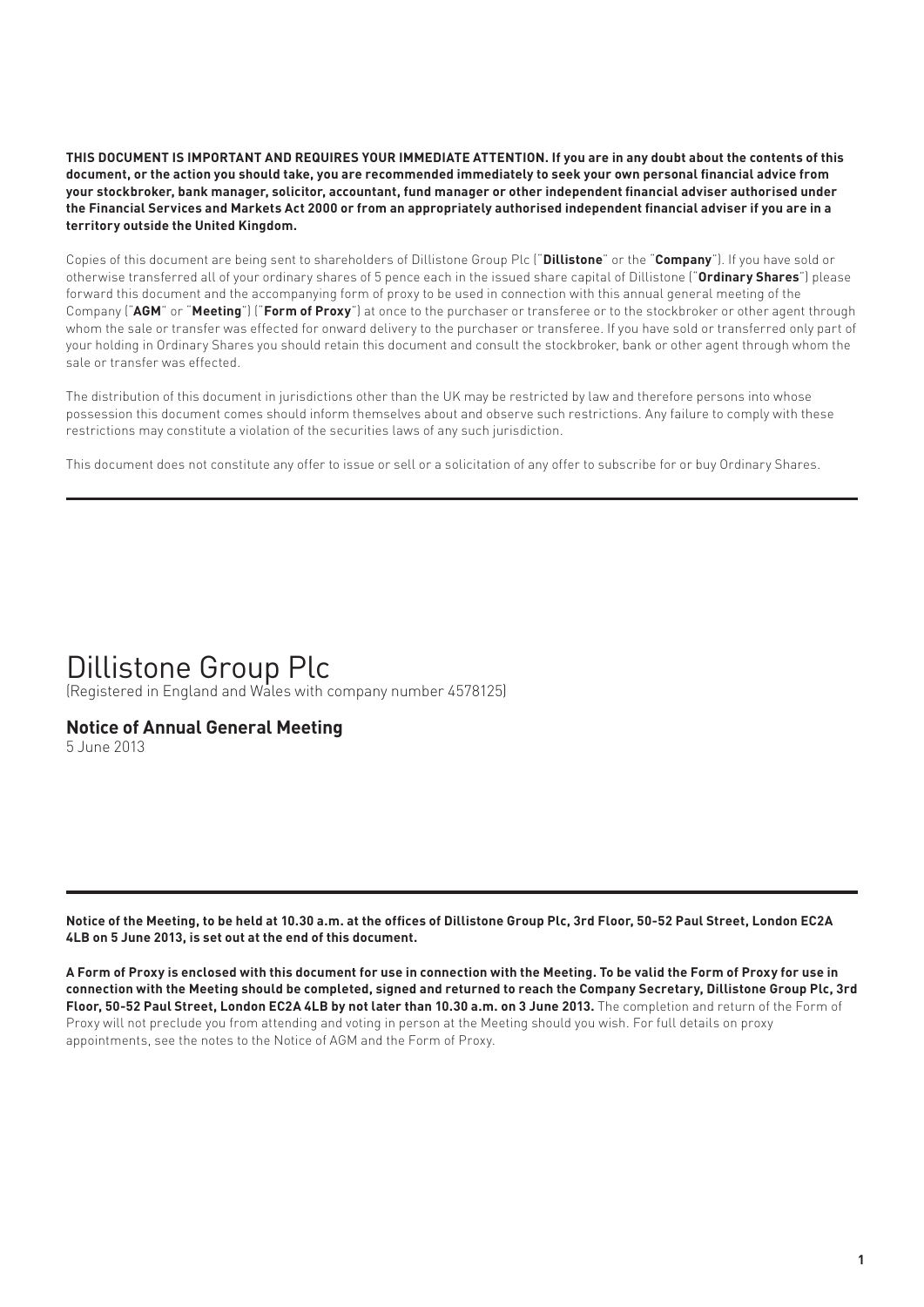Dillistone Group Plc

## Notice of Annual General Meeting

Notice is hereby given that the Annual General Meeting (the "**AGM**" or "**Meeting**") of Dillistone Group Plc (the "**Company**") will be held at the offices of Dillistone Group Plc at 3rd Floor, 50-52 Paul Street, London EC2A 4LB on Wednesday 5 June 2013 at 10.30 a.m. for the following purposes:

#### **Ordinary Resolutions**

To consider and, if thought fit, pass the following resolutions, which will be proposed as ordinary resolutions:

#### **1. Report and accounts**

 To receive the audited annual accounts of the Company for the year ended 31 December 2012, together with the Directors' report and the Auditor's report on those annual accounts.

#### **2. Declaration of dividend**

 To declare a final dividend of 2.5 pence per ordinary share of 5 pence each in the issued share capital of the Company for the year ended 31 December 2012 payable on 26 June 2013 to shareholders who are on the register of members of the Company at 5.00 p.m. on 29 May 2013.

#### **3. Re-election of Director**

To re-elect Giles Fearnley, who retires by rotation in accordance with the Company's articles of association.

#### **4. Re-election of Director**

To re-elect Julie Pomeroy, who retires by rotation in accordance with the Company's articles of association.

#### **5. Re-appointment of auditors**

 To appoint Grant Thornton as auditors of the Company to hold office from the conclusion of this Meeting until the conclusion of the next general meeting at which accounts are laid before the Company.

#### **6. Auditors' remuneration**

To authorise the directors to determine the remuneration of the auditors.

#### **7. Directors' authority to allot shares**

 That, in substitution for any equivalent authorities and powers granted to the directors prior to the passing of this resolution, the directors be and they are generally and unconditionally authorised pursuant to Section 551 of the Companies Act 2006 (the "**Act**") to exercise all powers of the Company to allot shares in the Company, and grant rights to subscribe for or to convert any security into shares of the Company (such shares, and rights to subscribe for or to convert any security into shares of the Company being "relevant securities") up to an aggregate nominal amount of £303,420 provided that, unless previously revoked, varied or extended, this authority shall expire on the conclusion of the annual general meeting of the Company to be held in 2014, except that the Company may at any time before such expiry make an offer or agreement which would or might require relevant securities to be allotted after such expiry and the Directors may allot relevant securities in pursuance of such an offer or agreement as if this authority had not expired.

#### **Special Resolutions**

To consider and, if thought fit, pass the following resolutions which will be proposed as special resolutions.

8. Directors' power to allot shares for cash

 That the Directors be and they are empowered pursuant to Section 570(1) of the Act to allot equity securities (as defined in Section 560(1) of the Act) of the Company wholly for cash pursuant to the authority of the directors under Section 551 of the Act conferred by resolution 10 above and/or by way of a sale of treasury shares (by virtue of Section 573 of the Act), in each case as if Section 561(1) of the Act did not apply to such allotment, provided that:

- (a) the power conferred by this resolution shall be limited to:
	- (i) the allotment of equity securities in connection with an offer of equity securities to the holders of ordinary shares in the capital of the Company in proportion as nearly as practicable to their respective holdings of such shares, but subject to such exclusions or other arrangements as the Directors may deem necessary or expedient in relation to fractional entitlements or legal or practical problems under the laws of, or the requirements of any regulatory body or any stock exchange;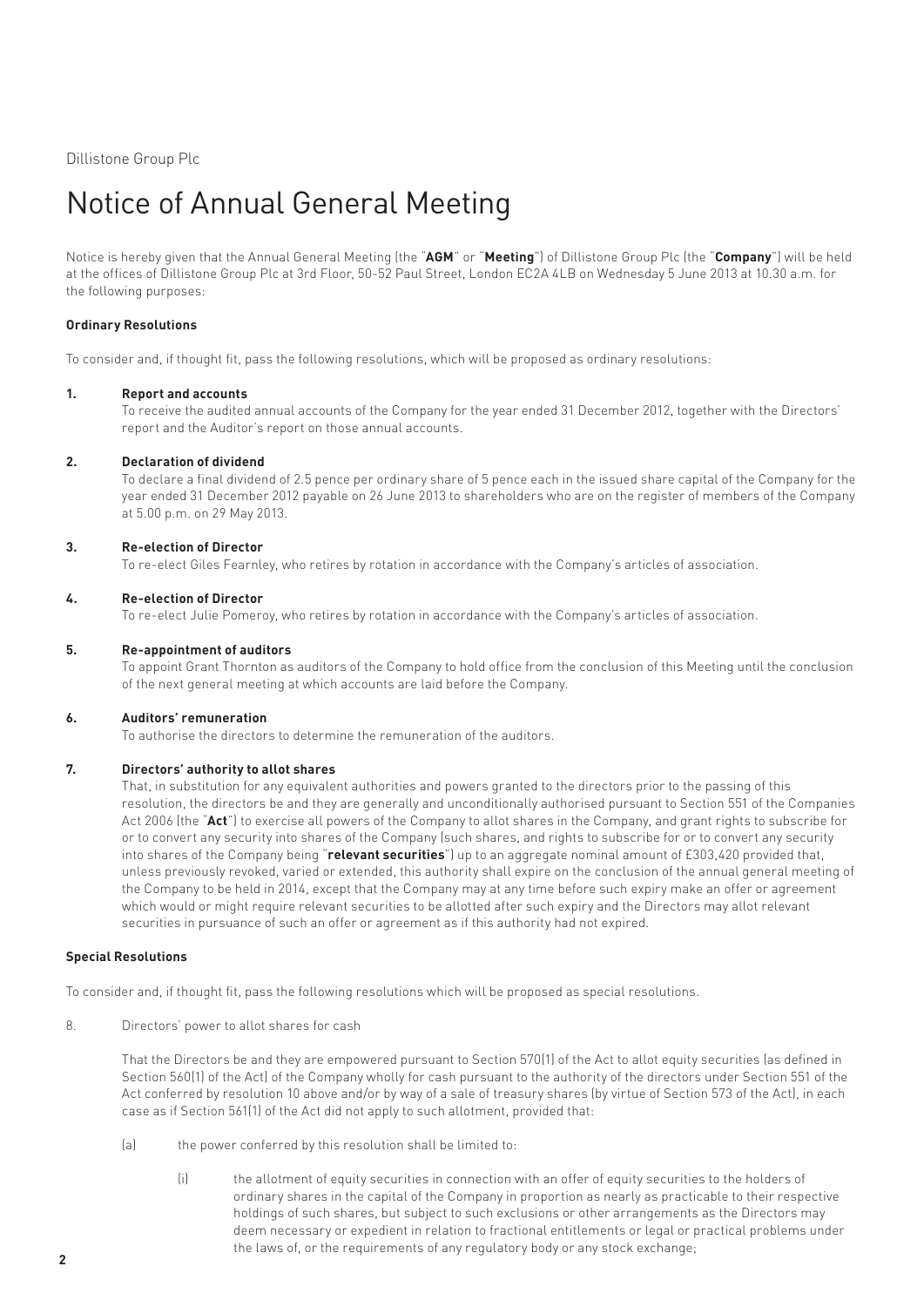- (ii) the allotment, otherwise than pursuant to sub-paragraph (i) above, of equity securities up to an aggregate nominal amount of £136,539; and
- (b) unless previously revoked, varied or extended, this power shall expire on the conclusion of the annual general meeting of the Company to be held in 2014 except that the Company may before the expiry of this power make an offer or agreement which would or might require equity securities to be allotted after such expiry and the directors may allot equity securities in pursuance of such an offer or agreement as if this power had not expired.

#### 9. Authority to purchase shares (market purchases)

 That the Company be and it is generally and unconditionally authorised to make market purchases (within the meaning of Section 693(4) of the Act) of ordinary shares of 5 pence each of the Company provided that:

- (a) the maximum number of ordinary shares hereby authorised to be acquired is 1,820,519,
- (b) the minimum price which may be paid for any such share is 5 pence (exclusive of expenses);
- (c) the maximum price (exclusive of expenses) which may be paid for any such shares is an amount equal to 110% of the average of the middle market quotations for an ordinary share as derived from the London Stock Exchange Daily Official List for the five business days immediately preceding the day on which the ordinary share is contracted to be purchased; and
- (d) the authority hereby conferred shall expire at the conclusion of the annual general meeting of the Company to be held in 2014, save that the Company may, prior to the expiry of such authority, make an offer or agreement which would or might require ordinary shares to be purchased by the Company after such expiry and the Company may purchase ordinary shares notwithstanding such expiry.
- 10. Amendment of the Company's articles of association

That the Company's articles of association be amended as follows:

(a) a new article 17.1 (c) be inserted in substitution for and to the exclusion of the existing article 17.1 (c) as follows:

 "Such certificate shall be issued either under the Seal (which may be affixed to it or printed on it) or by applying a representation of the Seal by some other means including electronic or mechanical means (including, but not limited to, laser printing) or may be issued in such other manner having the same effect as if issued under the Seal, having regard to the provisions of the Acts (but any requirement therein requiring any director's original signature shall not affect the validity in respect of any such other manner used in accordance with Article 129 (a) of these Articles) and the rules and regulations applicable to any recognised investment exchange(s) to which the Company's shares are admitted (or any other stock exchange on which the Company's shares are normally traded), as the Board may approve".

 and that the amended draft articles of association produced to the meeting and initialled for the purposes of identification by the chairman of the meeting be and they are adopted by the Company in substitution for, and to the exclusion of its existing articles of association.

Registered Office: Julie Pomeroy 50-52 Paul Street London EC2A 4LB

Dated: 10 May 2013 **By order of the Board** Board Board Board Board Board Board Board Board Board Board Board Board

3rd Floor Company Secretary